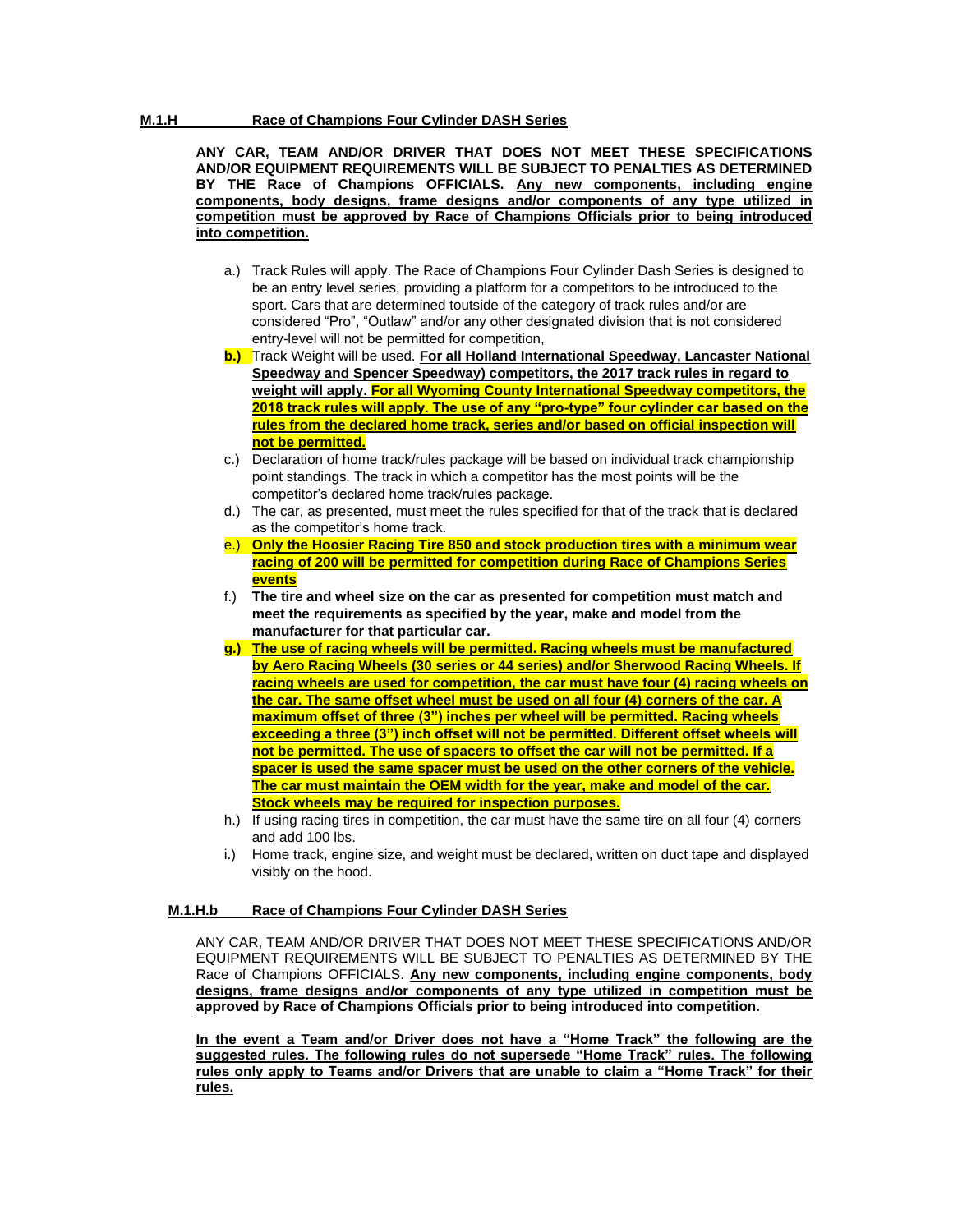## **M.H.1 – Engine**

A.) Only three (3) or four (4) cylinder in-line engines will be permitted.

- B.) All engine components must remain unaltered and OEM for the year, make and model of the car being used in competition.
- C.) All valve-train components must remain unaltered and OEM including but not limited
- to; crankshaft, connecting rods, valves, valve sizes and the bore and stroke.
- D.) Aftermarket and/or racing-type cylinder heads will not be permitted.
- E.) High performance and/or sports car engines of any type will not be permitted.
- F.) Turbo charged and/or super charged and/or rotary engines are not allowed
- H.) A minimum one (1) inch inspection hole must be located in the bell housing.

## **M.H. 15.3 – Chassis/Frame**

- A.) All chassis and frames must remain unaltered and OEM. Any front wheel or rear two (2) wheel drive, compact car frame will be permitted.
- B.) A maximum wheelbase of 106-inches will be permitted.
	- C.) The magnetic steel floor pan must remain unaltered and OEM. Any work that is done in the form of patches must be completed with magnetic steel.

# **M.H. 15.4 – Weight**

A.) Additional weight of any type will not be permitted. Any item(s) that are deemed to provide additional weight must be removed.

B.) The minimum post-race weight requirement will be 2,100 lbs after the completion of any event with driver in the car and no additional fluids and/or ballast

## **M.H.15.5 – Fuel Cells and Fuel**

A.) The fuel system must be complete, unaltered and OEM for the year, make and model of the car in competition.

B.) The gas tank/fuel cell may be mounted ahead of the rear axle with a minimum 1/8-inch shield mounted under it.

C.)If the gas tank/fuel cell is mounted behind the rear axle the gas tank/fuel cell must be replaced with a maximum eight (8) gallon fuel cell relocated to the trunk area of the car. The cell must be mounted with two (2) solid magnetic steel straps around the entire cell two (2) inches wide and .125-inch thick. A magnetic steel or fuel cell cover must be between the driver and the fuel cell.

D.)A fuel cell vent, including cap vent, must have a check valve. If the fuel cell does not have an aircraft-type positive seal filler neck, then a flapper, spring and/or ball type filler roll-over valve is mandatory.

F.) External electric fuel pump wired to the ignition switch with aftermarket fuel cell will be permitted.

- G.) Cool cans will not be permitted.
- H.) Fuel lines that pass through the driver compartment must be magnetic steel.

### **M.H. 15.6 – Body**

A.) Any front or rear two (2) wheel drive, compact car will be permitted for competition. Station wagons, and/or convertibles and/or two seat sports cars will not be permitted.

B.) The hood and trunk lid / hatchback must be positively and securely fastened.

C.) All doors must be positively and securely fastened.

D.) All glass, exterior lights, chrome and/or plastic trim and hood insulation must be removed. A stock windshield may be permitted. Windshields may be replaced with lexan with a minimum three (3) braces in the middle of the windshield.

#### E.) The dashboard may be removed.

F.) Front and rear bumpers must be positively and securely fastened. Welded, chained and/or cabled to the frame will be permitted.

### **M.H. 15.7 – Suspension**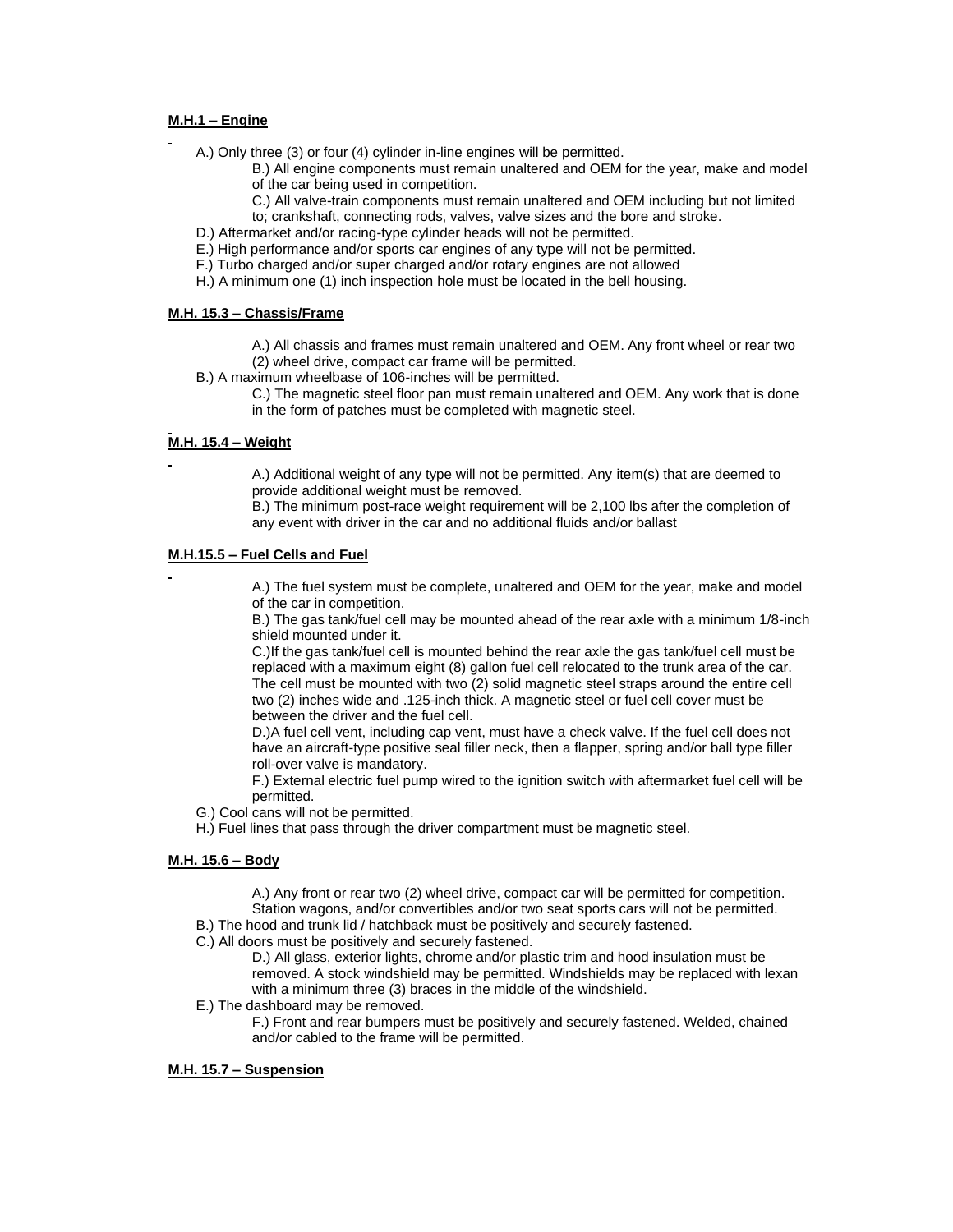A.) All components and mounts must remain unaltered and OEM and must match the year, make and model of car in competition.

B.) Weight jacks, modifications, racing components, aftermarket or homemade traction devices will not be permitted.

- C.) The car must remain in alignment from front-to-rear and must track straight.
- D.) A maximum of 5 degrees of camber will be permitted on any wheel.
- E.) Center mounted steering will not be permitted.

F.) A quick release, aftermarket steering wheel will be permitted. The steering column must remain OEM and unaltered.

- G.) Aftermarket remote reservoir power steering will not be permitted.
- H.) All shocks and struts must remain unaltered and OEM in the OEM location.
- I.) Spring rubbers will be permitted.

J.) A maximum of two full coil(s) may be removed from any spring. Coils may be counted and referenced from stock OEM production springs from the year, make and model of the vehicle.

# **M.H. 15.7.2 – Brakes**

A.) All brake components must be unaltered, OEM, magnetic steel and operative on all four wheels.

B.) Disc and/or drum brakes will be permitted and they must match the year, make and model of the vehicle in competition.

- C.) Only OEM Master Cylinders in OEM location will be permitted.
- D.) Brake shut off and/or valve bias adjuster(s) will not be permitted.
- E.) Only magnetic steel brake lines will be permitted.

## **M.H. 15.8 – Wheels and Tires**

A.) Only the Hoosier Racing Tire 850 and stock OEM production tires with a minimum wear racing of 200 or more on all four (4) tires will be permitted for competition during Race of Champions Series events. Only OEM DOT 14, 15 ,16 or 17 inch size passenger tires will be permitted for competition. Only 14 or 15-inch Hoosier Racing Tire 850 will be permitted for competition. Mud and/or snow tires will not be permitted.

B.) The use of racing wheels will be permitted. Racing wheels must be manufactured by Aero Racing Wheels (30 series or 44 series) and/or Sherwood Racing Wheels. If racing wheels are used for competition, the car must have four (4) racing wheels on the car. The same offset wheel must be used on all four (4) corners of the car. A maximum offset of three (3") inches per wheel will be permitted. Racing wheels exceeding a three (3") inch offset will not be permitted. Different offset wheels will not be permitted. The use of spacers to offset the car will not be permitted. If a spacer is used the same spacer must be used on the other corners of the vehicle. The car must maintain the OEM width for the year, make and model of the car. Stock wheels may be required for inspection purposes. C.) If using racing tires in competition, the car must have the same tire on all four (4) corners and add 100 lbs.

D.) Alterations of any type including re-caps, softening, chemical alteration, conditioning, siping, shaving and/or grooving will not be permitted.

E.) All wheels must be OEM steel or aluminum wheels with a maximum width of seven (7) inches and a standard bead.

- F.) All four (4) tires and wheels must be of the same series and size.
- G.) All tires can only stick out 1 inch outside of the body
- H.) Bleeder valves will not be permitted.
- I.) Wheel reinforcement is strongly recommended

J.) One (1) inch Outside Diameter magnetic steel lug nuts on steel wheels are highly recommended

#### **M.H 15.9 - Safety**

### **M.H. 15.9.1 Personal Safety Equipment**

**M.H 15.9.1. General**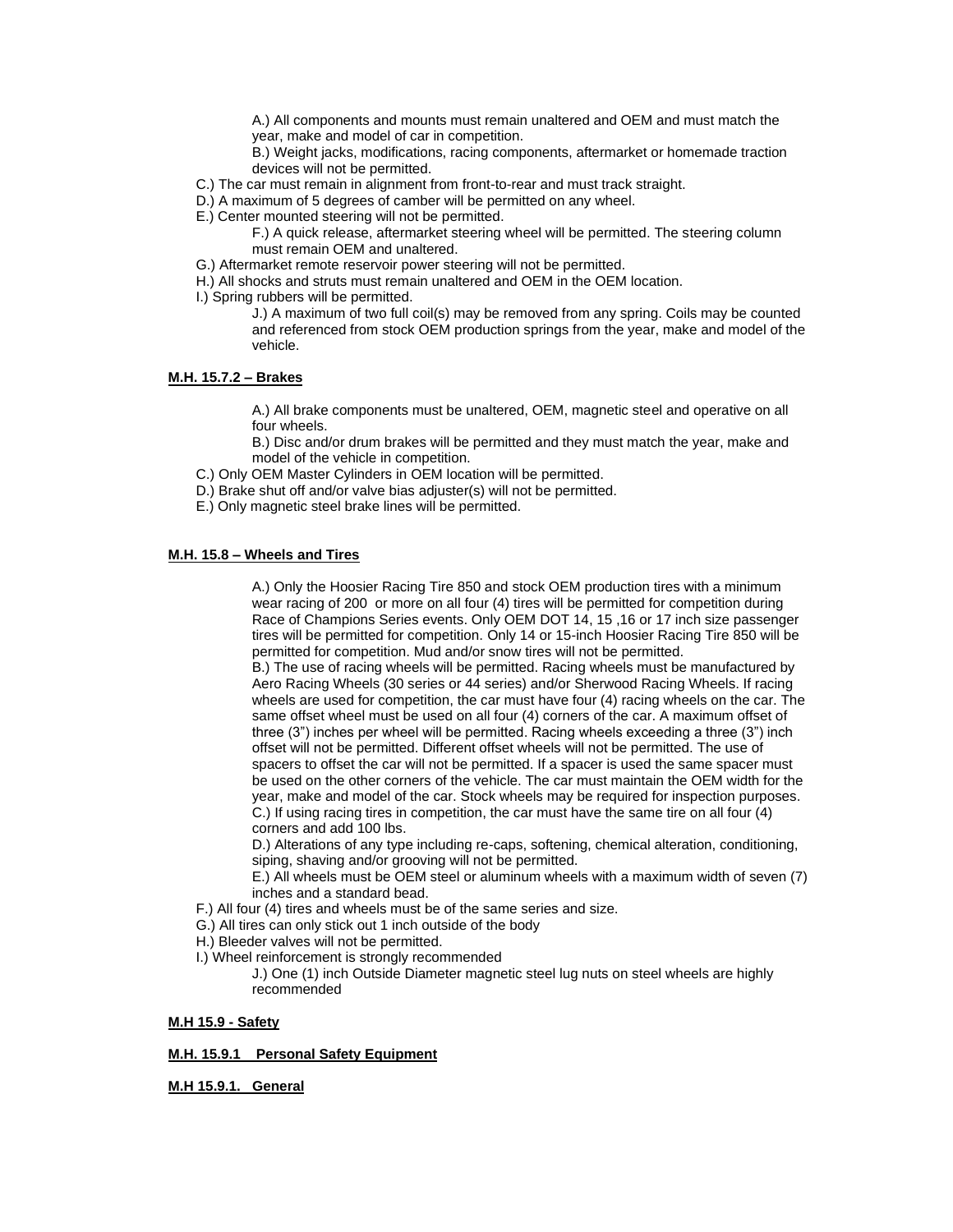A.) It is the sole responsibility of each competitor for the effectiveness and proper installation, per the manufacturer's specifications to be adequate for competition at every event. Each competitor is expected to investigate and educate themselves for continuing improvement regarding their own personal safety equipment.

#### **M.H. 15.9.2 Seat Belt/Restraint System**

A.) Each car should be equipped with an SFI 16.5 or SFI 16.1 approved seat belt restraint system until the date of the belt expiration (usually two years). Seat belts restraint systems shall be installed in accordance with the directions and application of the system supplier or manufacturer.

B.) Seat belt webbing that comes into contact with any sharp or unradiused metal edge should be protected from that edge by means of push on grip vinyl trim. Seat manufacturers supply the seat with trim protecting the webbing from abrasion or cutting under impact conditions and should be used to their specifications.

C.) It is the responsibility of the driver, not the Officials or the Promoter to ensure that his/her seat belt restraint system and all components are SFI approved, correctly installed, maintained and properly used.

#### **M.H. 15.9.3 Protective Clothing**

A.) Each driver should wear a fire resistant uniform meeting the SFI 3.2A/5 specification and display a valid SFI 3.2A/5 label.

B.) Each driver should also wear fire resistant accessories that effectively cover the remaining parts of the body. Shoes and gloves should meet the SFI 3.3 specification and display a valid SFI.3label.

### **M.H. 15.9.4 Seats**

A.) An aluminum seat built specifically for the purpose of competition in auto-racing events will be required

B.) High-back Aluminum (stockcar style) seats should be securely mounted to the frame as recommended/required by seat manufacturer and chassis manufacturer.

C.) Head rest (behind the head) should include padding. All areas surrounding the head should have padding

E.) The seat must be mounted a minimum of 30" (inches) from the center of the rear end, measured at the bottom of the seat

### **M.H. 15.9.5 Helmets**

A.) Driver should wear a full face helmet, with a minimum SA 2015 Standard Snell and/or a valid SFI 31.1, SFI 31.2 or SFI 31.1 2015 label.

B.) The driver should wear the helmet in accordance with the directions provided by the helmet manufacturer and/or supplier.

C.) If a head and neck restraint system is connected it should conform to the manufactures mounting instructions.

D.) Head and Neck restraints are mandatory

#### **M.H. 15.9.6 Other**

A.) No sharp or protruding edges in or around the cockpit, which would impede the driver's rapid exit from the car.

B.) Windshield screens with a minimum of .090 inch screens must be securely fastened

C.) An electrical engine shut off switch is required. The switch must be clearly labeled and within the reach of the driver.

D.) A fuel shut off valve is required. The valve must clearly labeled and within reach of the driver.

E.) Flame retardant seat, roll bar, knee and steering pads or padding are recommended

### **M.H. 15.10 – Roll Cage**